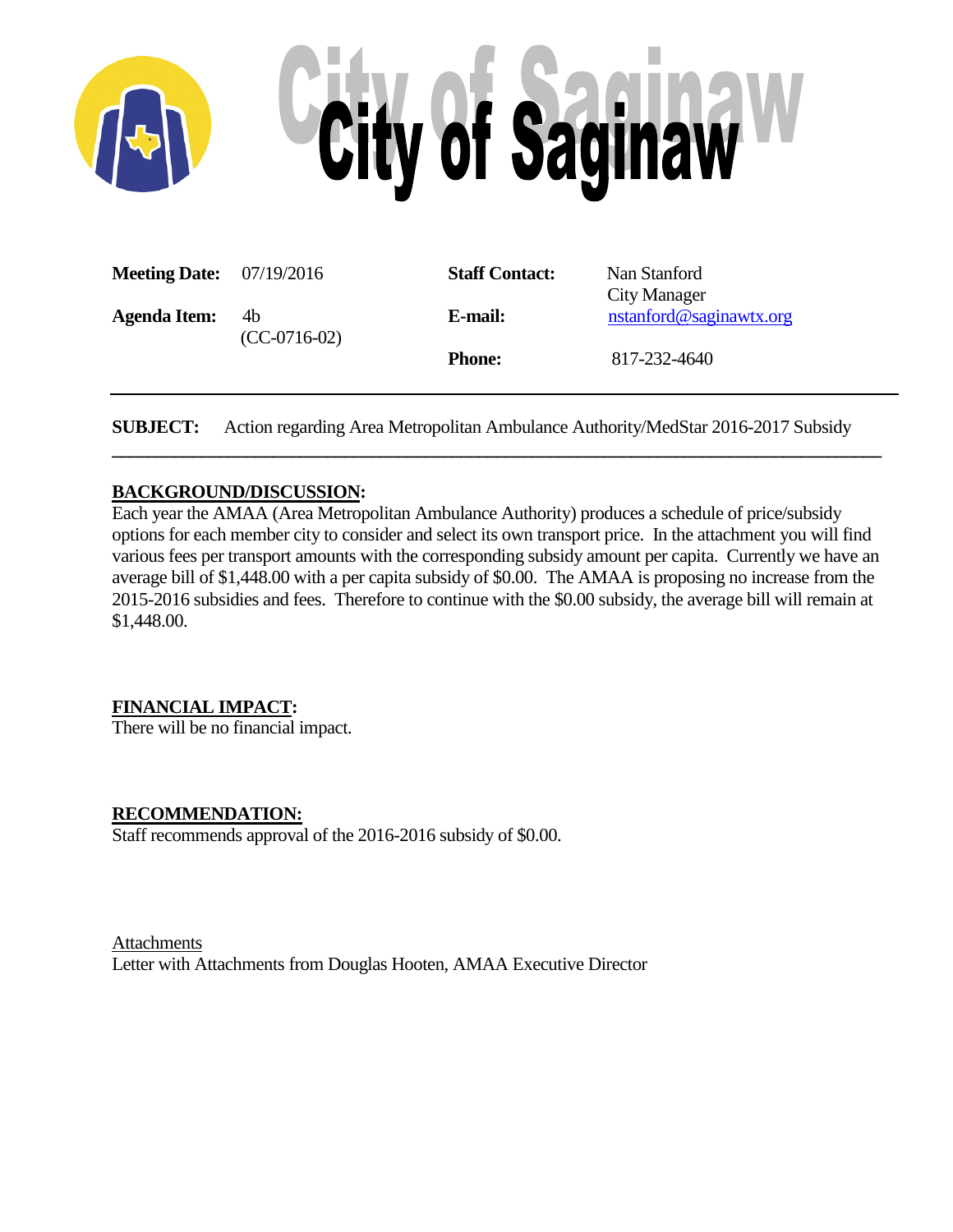

Area Metropolitan Ambulance Authority 2900 Alta Mere Drive Fort Worth, Texas 76116 (817) 923-3700 (Main) (817) 840-2050 (Fax) www.medstar911 .org

June 30, 2016

City Manager Nan Stanford City of Saginaw PO Drawer 79070 Saginaw, TX 76179-0070

As required by the EMS lnterlocal Cooperative Agreement, the Area Metropolitan Ambulance Authority (AMAA) must produce, by June 30<sup>th</sup> of each year, a schedule of price/subsidy options. Enclosed is the schedule of price/subsidy options for fiscal year 2016-2017 which begins October 1st.

The schedule of price/subsidy options was prepared utilizing population estimates provided by the US Government Census for 2016. The options are based upon the proposed annual operating budget for the Ambulance Authority for FY 2016-2017.

You may select any combination of price and/or subsidy shown on the enclosed options. By selecting an average fee amount you will set the per capita subsidy. Conversely, by selecting a per capita subsidy amount, you will set the average fee per transport.

The subsidies and fees enclosed represent no increase from 2015-2016. Currently the City of Saginaw has chosen an average bill of \$1448, and a per capita subsidy of \$0, which will remain the same for 2016-17, resulting in an average fee of \$1448, providing your selection is unchanged.

Please make your selection of price and/or subsidy from the enclosed options. The lnterlocal Cooperative Agreement requires that each city make its selection by July 31<sup>st</sup>. Attached is a form you may mail or fax to notify MedStar of your selection.

If you have any questions, please call me at your convenience at (817) 632-0509.

Thank you for your continued participation in, and support of, the MedStar system.

Sincerely,

Douglas Hooten, MBA Executive Director

Enclosure



Our Mission: To provide world class mobile healthcare with the highest quality customer service and clinical excellence in a fiscally responsible manner